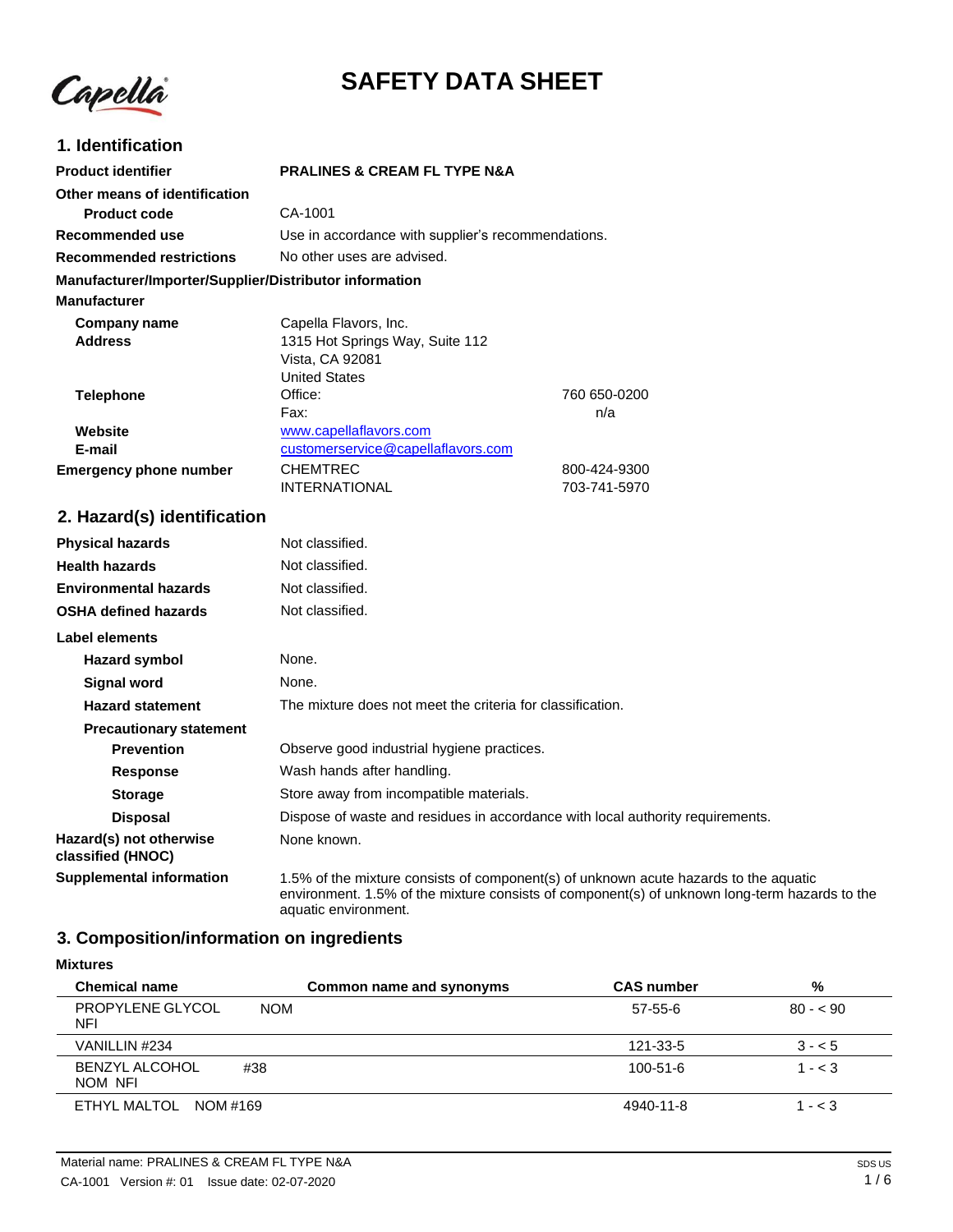| <b>Chemical name</b>                                                         | Common name and synonyms                                                                                            | <b>CAS number</b> | $\frac{0}{0}$ |
|------------------------------------------------------------------------------|---------------------------------------------------------------------------------------------------------------------|-------------------|---------------|
| ETHYL VANILLIN #296                                                          |                                                                                                                     | 121-32-4          | $1 - < 3$     |
| Other components below reportable levels                                     |                                                                                                                     |                   | $3 - 5$       |
|                                                                              | *Designates that a specific chemical identity and/or percentage of composition has been withheld as a trade secret. |                   |               |
| 4. First-aid measures                                                        |                                                                                                                     |                   |               |
| <b>Inhalation</b>                                                            | Move to fresh air. Call a physician if symptoms develop or persist.                                                 |                   |               |
| <b>Skin contact</b>                                                          | Wash off with soap and water. Get medical attention if irritation develops and persists.                            |                   |               |
| Eye contact                                                                  | Rinse with water. Get medical attention if irritation develops and persists.                                        |                   |               |
| Ingestion                                                                    | Rinse mouth. Get medical attention if symptoms occur.                                                               |                   |               |
| <b>Most important</b><br>symptoms/effects, acute and<br>delayed              | Direct contact with eyes may cause temporary irritation.                                                            |                   |               |
| Indication of immediate<br>medical attention and special<br>treatment needed | Treat symptomatically.                                                                                              |                   |               |
| <b>General information</b>                                                   | Ensure that medical personnel are aware of the material(s) involved, and take precautions to<br>protect themselves. |                   |               |
| 5. Fire-fighting measures                                                    |                                                                                                                     |                   |               |
| Suitable extinguishing media                                                 | Alcohol resistant foam. Powder. Carbon dioxide (CO2).                                                               |                   |               |
| Unsuitable extinguishing<br>media                                            | Do not use water jet as an extinguisher, as this will spread the fire.                                              |                   |               |
| Specific hazards arising from<br>the chemical                                | During fire, gases hazardous to health may be formed.                                                               |                   |               |
| Special protective equipment<br>and precautions for firefighters             | Self-contained breathing apparatus and full protective clothing must be worn in case of fire.                       |                   |               |
| <b>Fire fighting</b>                                                         | Move containers from fire area if you can do so without risk.                                                       |                   |               |

Move containers from fire area if you can do so without risk.

Use standard firefighting procedures and consider the hazards of other involved materials. No unusual fire or explosion hazards noted.

## **6. Accidental release measures**

**equipment/instructions Specific methods General fire hazards**

| Personal precautions,<br>protective equipment and<br>emergency procedures | Keep unnecessary personnel away. For personal protection, see section 8 of the SDS.                                                                                                                                                                                                                                |
|---------------------------------------------------------------------------|--------------------------------------------------------------------------------------------------------------------------------------------------------------------------------------------------------------------------------------------------------------------------------------------------------------------|
| Methods and materials for<br>containment and cleaning up                  | Use water spray to reduce vapors or divert vapor cloud drift.<br>Large Spills: Stop the flow of material, if this is without risk. Dike the spilled material, where this is<br>possible. Absorb in vermiculite, dry sand or earth and place into containers. Following product<br>recovery, flush area with water. |
|                                                                           | Small Spills: Wipe up with absorbent material (e.g. cloth, fleece). Clean surface thoroughly to<br>remove residual contamination.                                                                                                                                                                                  |
| <b>Environmental precautions</b>                                          | Never return spills to original containers for re-use. For waste disposal, see section 13 of the SDS.<br>Avoid discharge into drains, water courses or onto the ground.                                                                                                                                            |

# **7. Handling and storage**

| Precautions for safe handling   | Avoid prolonged exposure. Observe good industrial hygiene practices.                             |
|---------------------------------|--------------------------------------------------------------------------------------------------|
| Conditions for safe storage,    | Store in tightly closed container. Store away from incompatible materials (see Section 10 of the |
| including any incompatibilities | SDS).                                                                                            |

# **8. Exposure controls/personal protection**

#### **Occupational exposure limits**

The following constituents are the only constituents of the product which have a PEL, TLV or other recommended exposure limit. At this time, the other constituents have no known exposure limits.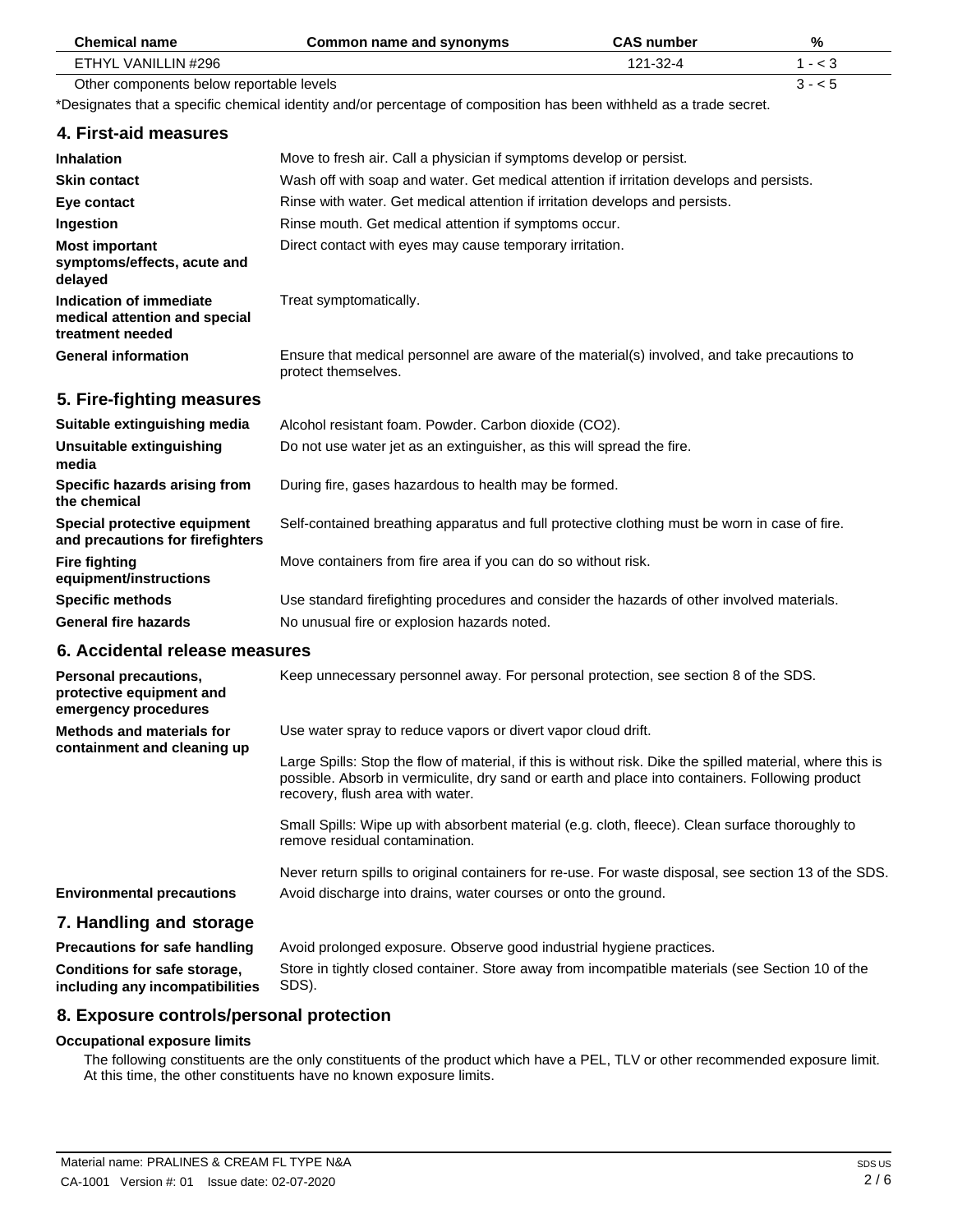|                                                             | US. Workplace Environmental Exposure Level (WEEL) Guides                                                                                                                                                                                                                                                                                                           |                                                               |             |  |
|-------------------------------------------------------------|--------------------------------------------------------------------------------------------------------------------------------------------------------------------------------------------------------------------------------------------------------------------------------------------------------------------------------------------------------------------|---------------------------------------------------------------|-------------|--|
| <b>Components</b>                                           | Type                                                                                                                                                                                                                                                                                                                                                               | Value                                                         | <b>Form</b> |  |
| <b>BENZYL ALCOHOL</b><br>#38 NOM NFI (CAS<br>$100 - 51 - 6$ | <b>TWA</b>                                                                                                                                                                                                                                                                                                                                                         | 44.2 mg/m3                                                    |             |  |
|                                                             |                                                                                                                                                                                                                                                                                                                                                                    | 10 ppm                                                        |             |  |
| PROPYLENE GLYCOL<br>NOM NFI (CAS 57-55-6)                   | TWA                                                                                                                                                                                                                                                                                                                                                                | 10 mg/m3                                                      | Aerosol.    |  |
| VANILLIN #234 (CAS<br>$121 - 33 - 5$                        | <b>TWA</b>                                                                                                                                                                                                                                                                                                                                                         | $10 \text{ mg/m}$                                             |             |  |
| <b>Biological limit values</b>                              | No biological exposure limits noted for the ingredient(s).                                                                                                                                                                                                                                                                                                         |                                                               |             |  |
| Appropriate engineering<br>controls                         | Good general ventilation should be used. Ventilation rates should be matched to conditions. If<br>applicable, use process enclosures, local exhaust ventilation, or other engineering controls to<br>maintain airborne levels below recommended exposure limits. If exposure limits have not been<br>established, maintain airborne levels to an acceptable level. |                                                               |             |  |
|                                                             | Individual protection measures, such as personal protective equipment                                                                                                                                                                                                                                                                                              |                                                               |             |  |
| Eye/face protection                                         | Wear safety glasses with side shields (or goggles).                                                                                                                                                                                                                                                                                                                |                                                               |             |  |
| <b>Skin protection</b>                                      |                                                                                                                                                                                                                                                                                                                                                                    |                                                               |             |  |
| <b>Hand protection</b>                                      | Wear appropriate chemical resistant gloves.                                                                                                                                                                                                                                                                                                                        |                                                               |             |  |
| Other                                                       | Wear suitable protective clothing.                                                                                                                                                                                                                                                                                                                                 |                                                               |             |  |
| <b>Respiratory protection</b>                               | In case of insufficient ventilation, wear suitable respiratory equipment.                                                                                                                                                                                                                                                                                          |                                                               |             |  |
| <b>Thermal hazards</b>                                      |                                                                                                                                                                                                                                                                                                                                                                    | Wear appropriate thermal protective clothing, when necessary. |             |  |
| General hygiene<br>considerations                           | Always observe good personal hygiene measures, such as washing after handling the material<br>and before eating, drinking, and/or smoking. Routinely wash work clothing and protective<br>equipment to remove contaminants.                                                                                                                                        |                                                               |             |  |

# **9. Physical and chemical properties**

| Appearance                                        |                                               |
|---------------------------------------------------|-----------------------------------------------|
| <b>Physical state</b>                             | Liquid.                                       |
| Form                                              | Liquid.                                       |
| Color                                             | Not available.                                |
| Odor                                              | Not available.                                |
| <b>Odor threshold</b>                             | Not available.                                |
| рH                                                | Not available.                                |
| Melting point/freezing point                      | -74.2 $\degree$ F (-59 $\degree$ C) estimated |
| Initial boiling point and boiling<br>range        | 370.76 °F (188.2 °C) estimated                |
| <b>Flash point</b>                                | > 200.0 °F (> 93.3 °C) Closed Cup             |
| <b>Evaporation rate</b>                           | Not available.                                |
| Flammability (solid, gas)                         | Not applicable.                               |
| Upper/lower flammability or explosive limits      |                                               |
| <b>Flammability limit - lower</b><br>$(\% )$      | Not available.                                |
| <b>Flammability limit - upper</b><br>(%)          | Not available.                                |
| Explosive limit - lower (%)                       | Not available.                                |
| Explosive limit - upper (%)                       | Not available.                                |
| Vapor pressure                                    | 0.17 hPa estimated                            |
| Vapor density                                     | Not available.                                |
| <b>Relative density</b>                           | Not available.                                |
| Solubility(ies)                                   |                                               |
| Solubility (water)                                | Not available.                                |
| <b>Partition coefficient</b><br>(n-octanol/water) | Not available.                                |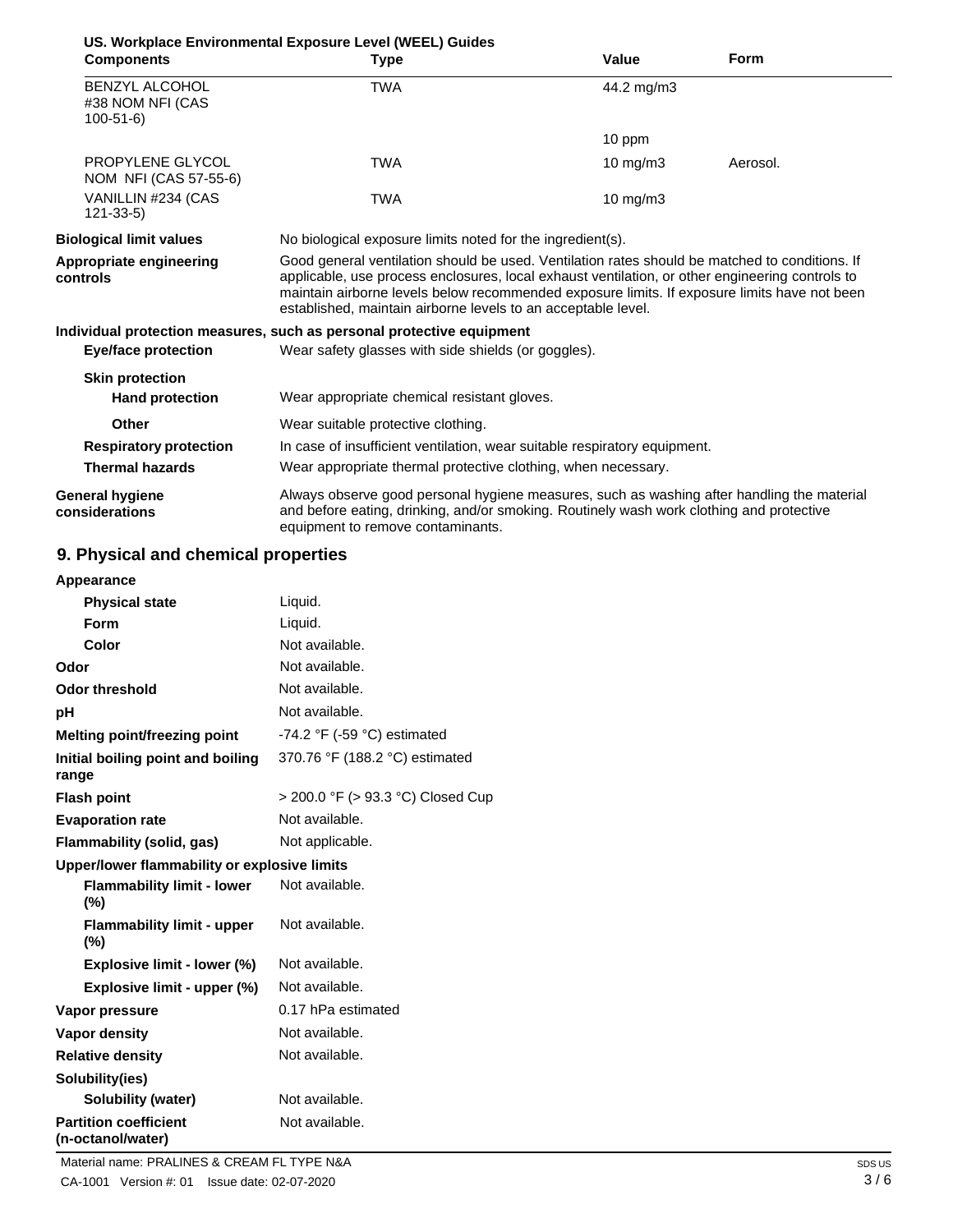| <b>Auto-ignition temperature</b> | 700 °F (371.11 °C) estimated |
|----------------------------------|------------------------------|
| <b>Decomposition temperature</b> | Not available.               |
| <b>Viscosity</b>                 | Not available.               |
| <b>Other information</b>         |                              |
| <b>Explosive properties</b>      | Not explosive.               |
| <b>Flammability class</b>        | Combustible IIIB estimated   |
| <b>Oxidizing properties</b>      | Not oxidizing.               |
| <b>Refractive index</b>          | 1.4314 - 1.4614              |
| <b>Specific gravity</b>          | $1.04 - 1.07$                |
|                                  |                              |

# **10. Stability and reactivity**

| <b>Reactivity</b>                            | The product is stable and non-reactive under normal conditions of use, storage and transport.                                                                            |
|----------------------------------------------|--------------------------------------------------------------------------------------------------------------------------------------------------------------------------|
| <b>Chemical stability</b>                    | Material is stable under normal conditions.                                                                                                                              |
| <b>Possibility of hazardous</b><br>reactions | No dangerous reaction known under conditions of normal use.                                                                                                              |
| <b>Conditions to avoid</b>                   | Keep away from heat, hot surfaces, sparks, open flames and other ignition sources. Avoid<br>temperatures exceeding the flash point. Contact with incompatible materials. |
| Incompatible materials                       | Strong oxidizing agents.                                                                                                                                                 |
| <b>Hazardous decomposition</b><br>products   | No hazardous decomposition products are known.                                                                                                                           |

# **11. Toxicological information**

### **Information on likely routes of exposure**

| <b>Inhalation</b>                                                                  | Prolonged inhalation may be harmful.                     |
|------------------------------------------------------------------------------------|----------------------------------------------------------|
| <b>Skin contact</b>                                                                | No adverse effects due to skin contact are expected.     |
| Eye contact                                                                        | Direct contact with eyes may cause temporary irritation. |
| Ingestion                                                                          | Expected to be a low ingestion hazard.                   |
| Symptoms related to the<br>physical, chemical and<br>toxicological characteristics | Direct contact with eyes may cause temporary irritation. |

# **Information on toxicological effects**

**Acute toxicity**

| <b>Components</b>                    | <b>Species</b>                                                 | <b>Test Results</b>                                                                      |  |
|--------------------------------------|----------------------------------------------------------------|------------------------------------------------------------------------------------------|--|
| <b>BENZYL ALCOHOL</b>                | #38 NOM NFI (CAS 100-51-6)                                     |                                                                                          |  |
| Acute                                |                                                                |                                                                                          |  |
| Oral                                 |                                                                |                                                                                          |  |
| LD50                                 | Rat                                                            | 1230 - 3100 mg/kg                                                                        |  |
| <b>Skin corrosion/irritation</b>     |                                                                | Prolonged skin contact may cause temporary irritation.                                   |  |
| Serious eye damage/eye<br>irritation |                                                                | Direct contact with eyes may cause temporary irritation.                                 |  |
| Respiratory or skin sensitization    |                                                                |                                                                                          |  |
| <b>Respiratory sensitization</b>     | Not a respiratory sensitizer.                                  |                                                                                          |  |
| <b>Skin sensitization</b>            |                                                                | This product is not expected to cause skin sensitization.                                |  |
| Germ cell mutagenicity               | mutagenic or genotoxic.                                        | No data available to indicate product or any components present at greater than 0.1% are |  |
| Carcinogenicity                      |                                                                | Not classifiable as to carcinogenicity to humans.                                        |  |
|                                      | <b>IARC Monographs. Overall Evaluation of Carcinogenicity</b>  |                                                                                          |  |
| Not listed.                          |                                                                |                                                                                          |  |
|                                      | OSHA Specifically Regulated Substances (29 CFR 1910.1001-1052) |                                                                                          |  |
| Not regulated.                       |                                                                |                                                                                          |  |
|                                      | US. National Toxicology Program (NTP) Report on Carcinogens    |                                                                                          |  |
| Not listed.                          |                                                                |                                                                                          |  |
| <b>Reproductive toxicity</b>         |                                                                | This product is not expected to cause reproductive or developmental effects.             |  |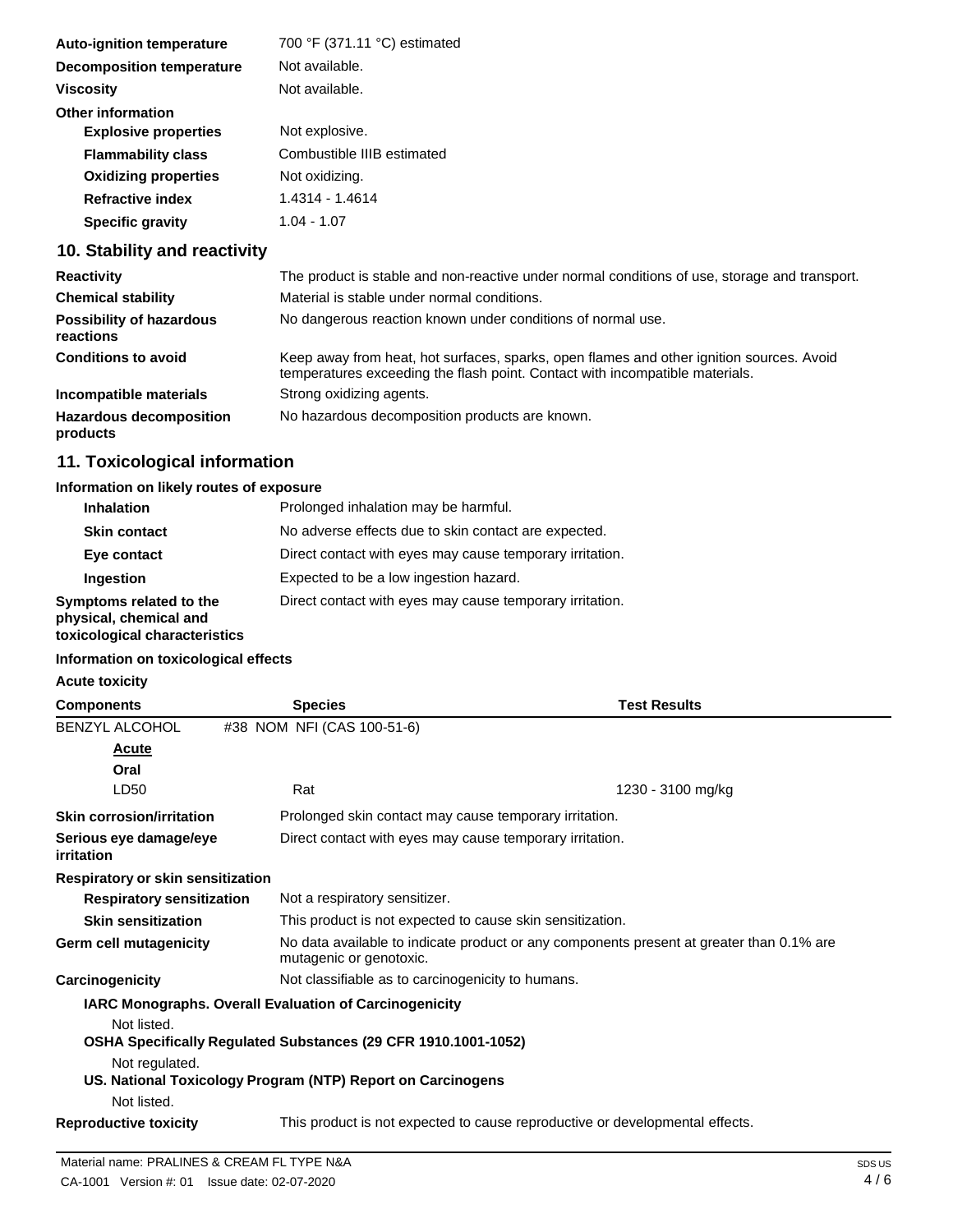| <b>Specific target organ toxicity -</b><br>single exposure   | Not classified.                                                                                                                                                                                       |         |  |
|--------------------------------------------------------------|-------------------------------------------------------------------------------------------------------------------------------------------------------------------------------------------------------|---------|--|
| <b>Specific target organ toxicity -</b><br>repeated exposure | Not classified.                                                                                                                                                                                       |         |  |
| Aspiration hazard                                            | Not an aspiration hazard.                                                                                                                                                                             |         |  |
| Chronic effects                                              | Prolonged inhalation may be harmful.                                                                                                                                                                  |         |  |
| 12. Ecological information                                   |                                                                                                                                                                                                       |         |  |
| Ecotoxicity                                                  | The product is not classified as environmentally hazardous. However, this does not exclude the<br>possibility that large or frequent spills can have a harmful or damaging effect on the environment. |         |  |
| <b>Persistence and degradability</b>                         | No data is available on the degradability of any ingredients in the mixture.                                                                                                                          |         |  |
| <b>Bioaccumulative potential</b>                             |                                                                                                                                                                                                       |         |  |
| Partition coefficient n-octanol / water (log Kow)            |                                                                                                                                                                                                       |         |  |
| <b>BENZYL ALCOHOL</b>                                        | #38 NOM NFI                                                                                                                                                                                           | 1.1     |  |
| ETHYL VANILLIN #296                                          |                                                                                                                                                                                                       | 1.61    |  |
| <b>PROPYLENE GLYCOL</b>                                      | NOM NFI                                                                                                                                                                                               | $-0.92$ |  |
| VANILLIN #234                                                |                                                                                                                                                                                                       | 1.37    |  |
| Mobility in soil                                             | No data available.                                                                                                                                                                                    |         |  |
| Other adverse effects                                        | No other adverse environmental effects (e.g. ozone depletion, photochemical ozone creation<br>potential, endocrine disruption, global warming potential) are expected from this component.            |         |  |
| 13. Disposal considerations                                  |                                                                                                                                                                                                       |         |  |

| <b>Disposal instructions</b>             | Collect and reclaim or dispose in sealed containers at licensed waste disposal site.                                                                                                                                   |  |  |
|------------------------------------------|------------------------------------------------------------------------------------------------------------------------------------------------------------------------------------------------------------------------|--|--|
| Local disposal regulations               | Dispose in accordance with all applicable regulations.                                                                                                                                                                 |  |  |
| Hazardous waste code                     | The waste code should be assigned in discussion between the user, the producer and the waste<br>disposal company.                                                                                                      |  |  |
| Waste from residues / unused<br>products | Dispose of in accordance with local regulations. Empty containers or liners may retain some<br>product residues. This material and its container must be disposed of in a safe manner (see:<br>Disposal instructions). |  |  |
| Contaminated packaging                   | Since emptied containers may retain product residue, follow label warnings even after container is<br>emptied. Empty containers should be taken to an approved waste handling site for recycling or<br>disposal.       |  |  |

# **14. Transport information**

#### **DOT**

Not regulated as dangerous goods.

### **IATA**

Not regulated as dangerous goods.

### **IMDG**

Not regulated as dangerous goods.

**Transport in bulk according to Annex II of MARPOL 73/78 and the IBC Code** Not established.

### **15. Regulatory information**

### **US federal regulations**

This product is not known to be a "Hazardous Chemical" as defined by the OSHA Hazard Communication Standard, 29 CFR 1910.1200.

#### **Toxic Substances Control Act (TSCA)**

**TSCA Section 12(b) Export Notification (40 CFR 707, Subpt. D)**

Not regulated.

**CERCLA Hazardous Substance List (40 CFR 302.4)**

Not listed.

**SARA 304 Emergency release notification**

Not regulated.

**OSHA Specifically Regulated Substances (29 CFR 1910.1001-1052)**

Not regulated.